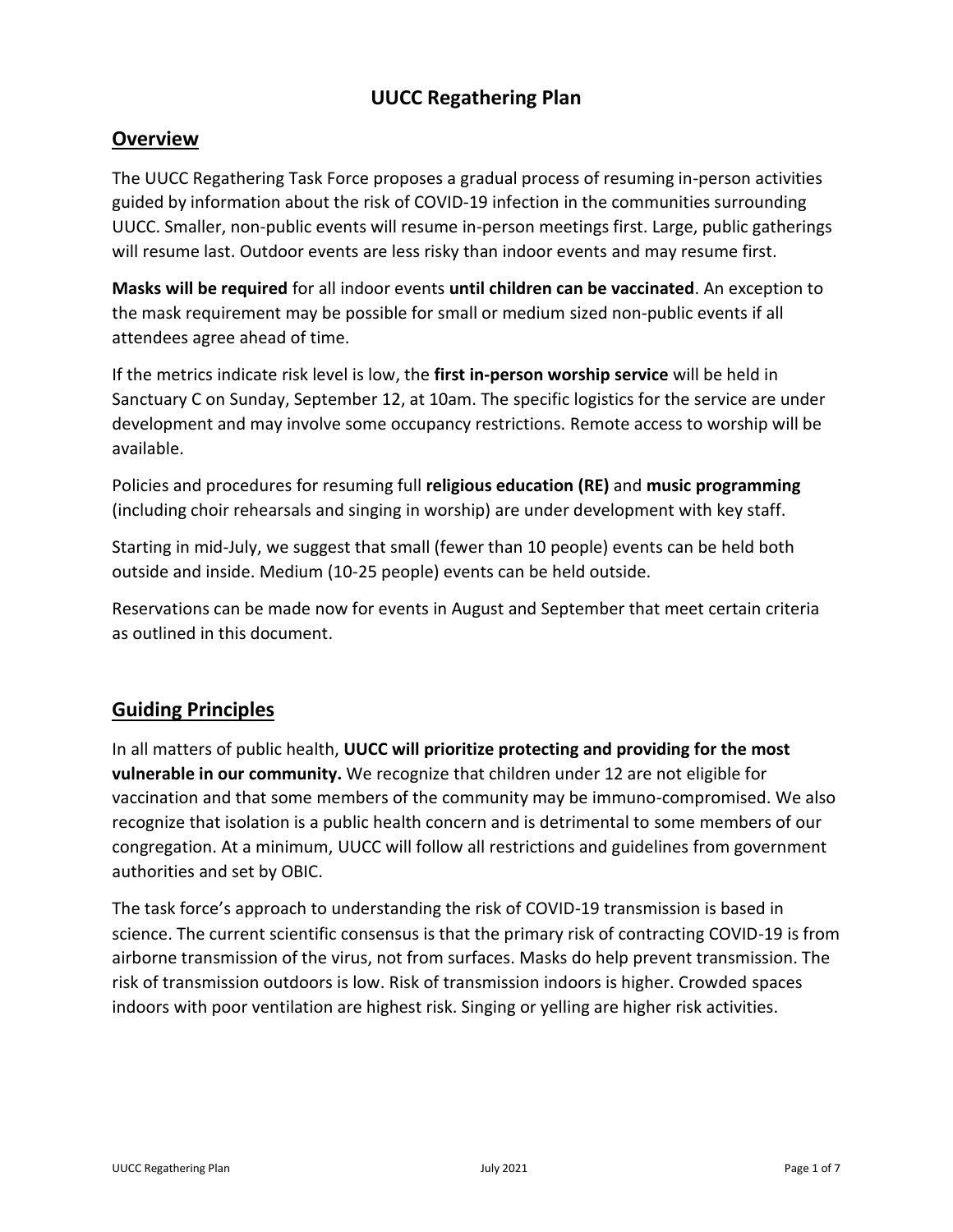The following ground rules\* will guide the regathering process:

In gathering together, we promise to:

- Gain consent before touching / hugging others.
- Wear masks in shared spaces until vaccines are available to all children.
- Find ways to be inclusive of adults who cannot be vaccinated.
- Give and accept reminders of these ground rules gracefully.
- Prioritize the safety of the whole community over our own sense of what is safe for ourselves.
- Take seriously the obligation to think about the safety of the whole before our own sense of what is safe for ourselves.
- Assume good intentions, but also accept that policies and these ground rules will guide our actions.
- Respect the authority of the people making policies.
- Not attend in person gatherings if we are not feeling well, or if not vaccinated and have been exposed to Covid-19.

\* developed by Carol Gay, UU Congregation of Cleveland and adopted by the UUCC Regathering Task Force

## **Proposed process for resuming in-person activities once risk level is low**

The current (early July 2021) risk level in Howard County and most of the surrounding counties on all metrics is low; therefore, we recommend:

## **Starting mid-July:**

- Outdoor small and medium non-public events may take place immediately.
- Indoor small non-public events may take place immediately.

## **Reservations may be placed now for August events that are:**

- Outdoor large non-public
- Indoor medium non-public

## **Reservations may be placed now for September events that are:**

- Small and medium public events, with details to be discussed with staff
- Indoor large non-public with details to be discussed with staff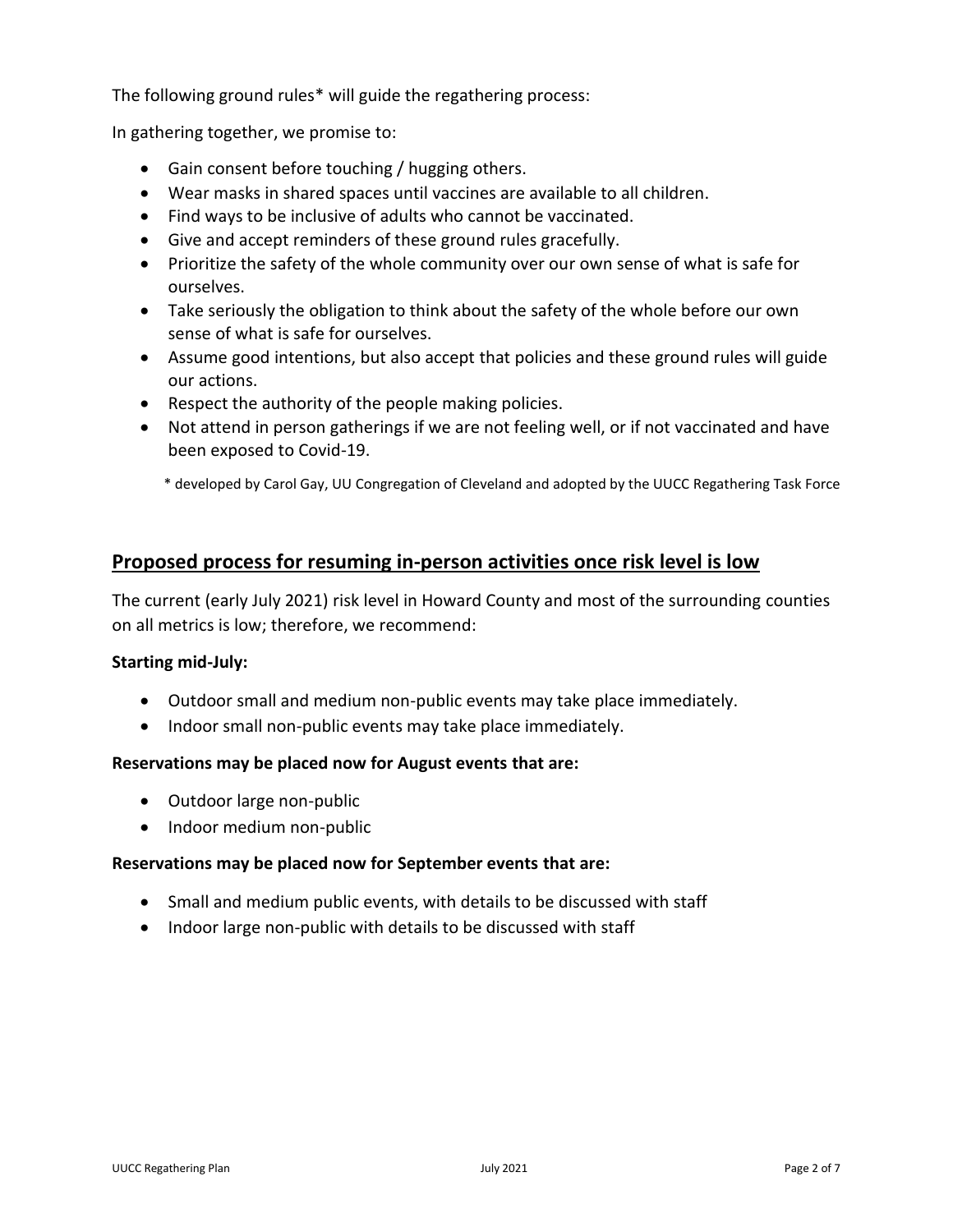## **Overall principles for regathering**

## **1. Start with the easy events**

- Non-public before public events
- Small before large events

## **2. Move slowly**

• Start small, announce tentative schedule for bigger events

## **3. Communicate clearly**

• Clearly communicate expectations and restrictions early and often

### **4. Evaluate often**

• After action – how did the event go? Did any situation arise that was unexpected? Should our approach be adjusted for that type of event?

### **5. Look ahead**

- Watch the health metrics
- Prepare ahead of time to scale back events as health conditions indicate

## **Procedures & Protocols for Events**

- All events should have a designated **event coordinator** who will assume responsibility for health and safety protocols. **Coordinators maintain contact information for all participants**  of non-public events. Coordinators will be asked to provide brief feedback after the event – # of attendees, protocols used, whether everyone felt comfortable, anything they would do differently next time.
- **Minimum requirements of indoor events: masks** and **3'-6' of social distancing**, based on rated occupancy per room. Mask and distancing requirements may be waived for nonpublic events with unanimous consent of all participants and after discussion with staff.
- When possible, events provide a **streaming option** for those who are unable to attend in person.
- Special events will be treated on a case-by-case basis, considering the above guidelines.
- Non-public events, especially ticketed events, will communicate conditions of in-person attendance beforehand.
- Public events, regardless of size, must assume attendance by, and provide for, vulnerable persons and implement appropriate protocols (masks, social distancing, and limited capacity to allow for distancing).
- Regathering Task Force continues to provide guidance and receive feedback about these processes. [\(regathering@uucolumbia.net\)](mailto:regathering@uucolumbia.net)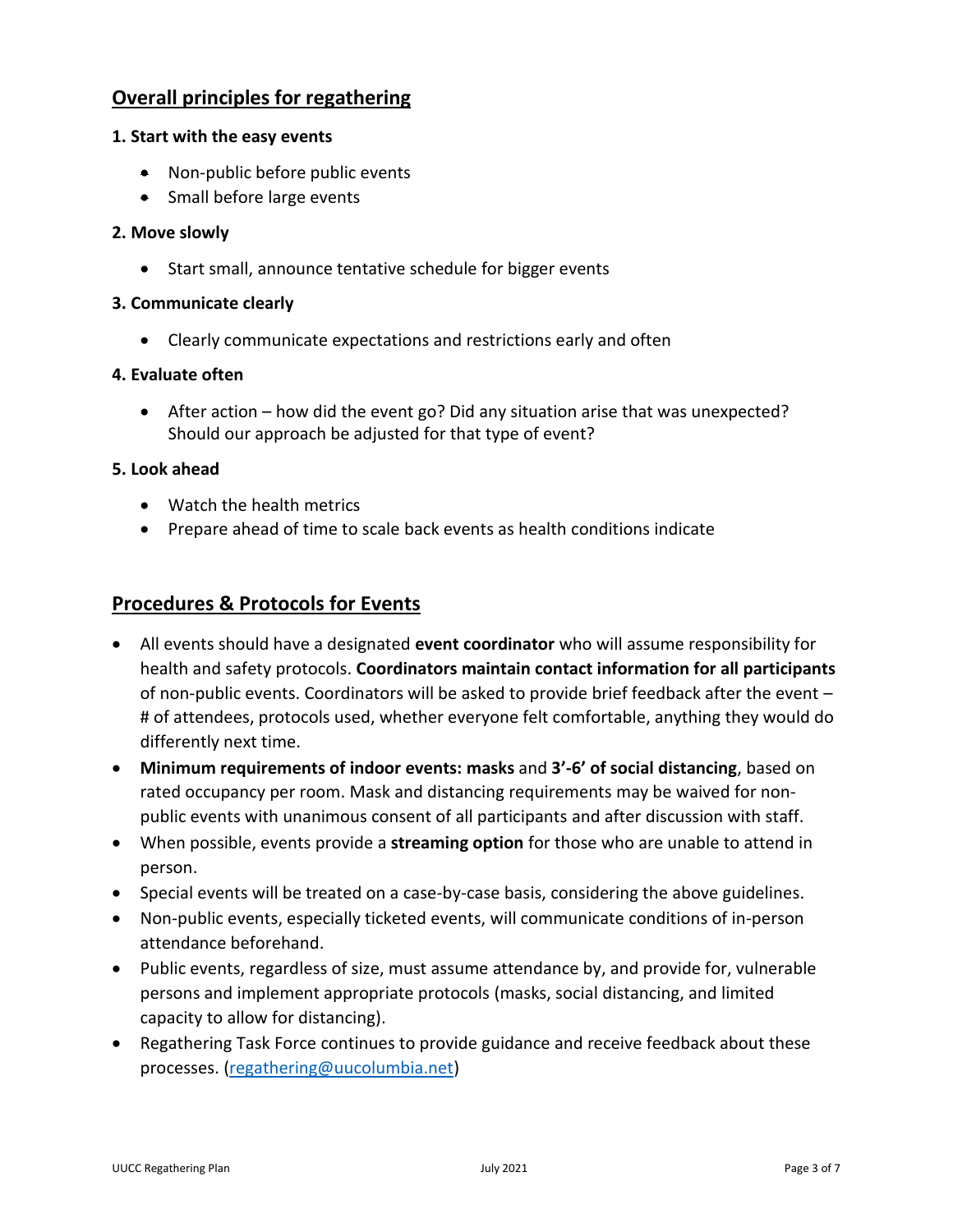## **Types of Events**

The task force categorized different kinds of UUCC gatherings and activities based on how much risk of COVID-19 infection they might pose to participants and how difficult it would be to mitigate that risk (through masks, distancing, etc.). In classifying activities, the task force considered the following:

- Outdoor events are much safer than indoor events.
- Events with fewer people pose less risk, are easier to accommodate for social distancing, and are easier for staff or organizer to know the risk level for participants.
- For non-public events, coordinators of events have the opportunity to confirm the risk tolerance for all participants ahead of time (i.e., is everyone comfortable being unmasked?). Unanimous consent may allow for relaxing of some protocols.

The activities were categorized as follows:

- **a. Indoor vs. Outdoor:**
	- **Outdoor** takes place entirely outside the OBIC building. Could be on the OBIC grounds or off-site.
	- **Indoor** takes place partially or entirely inside the OBIC building.
- **b. Number of attendees:**
	- Small fewer than 10 attendees
	- Medium between 10 and 25 attendees
	- Large 26 or more attendees
- **c. Public or non-public:**
	- **Public** events with general invitations where the attendees are not known ahead of time and/or attendees remain anonymous; for example, **worship**, **forums** & **open workshops**.
	- **Non-public** events with a specific known audience, such as reflection groups, designated task force meetings, or ticketed events where participant information is known.

#### **d. Special consideration events**

- Worship
- Worship with choir
- Auction
- Concerts (Coffeehouse, Chalice Concert Series)
- Religious Education for children under age 12
- Religious Education for children and youth age 12 and up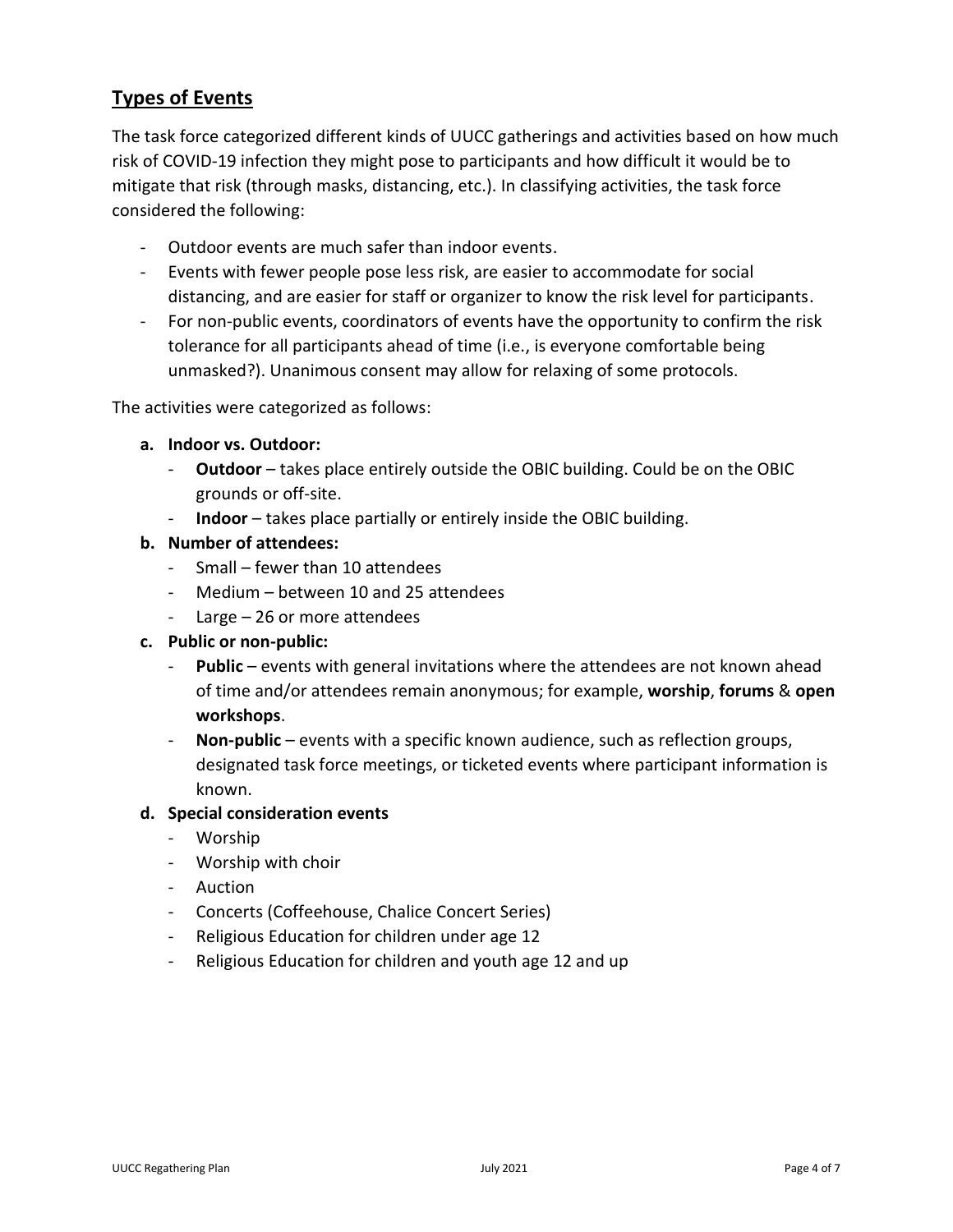# **Metrics for Community Spread of COVID-19**

To measure the status of COVID-19 transmission in our community and the risk from the virus, UUCC will review data from three primary sources:

### **Covid Act Now for Howard County**

[\(https://covidactnow.org/us/maryland-md/county/howard\\_county/?s=1929847\)](https://covidactnow.org/us/maryland-md/county/howard_county/?s=1929847)

### **Howard County COVID-19 dashboard**

[\(https://www.howardcountymd.gov/health/covid-19 -](https://www.howardcountymd.gov/health/covid-19#cases-dashboard) cases-dashboard)

## **CDC county-level dashboard**

[\(https://covid.cdc.gov/covid-data-tracker/#county-view\)](https://covid.cdc.gov/covid-data-tracker/#county-view)

These sources provide county-level information about four key metrics for the virus: **daily new cases**, **infection rate**, **positive test rate** and **ICU capacity used**. We will use these in combination to determine the risk level for UUCC.

Primary attention will be given to the metrics in Howard County, but our community extends beyond the borders of one county. Therefore, some weight will be given to health conditions in surrounding counties, including Anne Arundel, Carroll, Montgomery, Prince George's and the Baltimore Metropolitan Area. The table below shows the four main metrics and associated risk levels.

The risk level will be assessed on a weekly basis. The status of each metric and the trend line (levels are going up or going down) will be evaluated to determine the risk level for UUCC.

## **Based on the risk level, the UUCC Executive Team, in consultation with the Regathering Task Force and/or the Board of Trustees, will decide which planned activities may go forward.**

| Metric               | Low risk | <b>Medium risk</b> | <b>High risk</b> | Very high risk | Severe risk |
|----------------------|----------|--------------------|------------------|----------------|-------------|
| Daily New            | $\leq 1$ | $1 - 10$           | $10 - 25$        | $25 - 75$      | > 75        |
| Cases (7 day         |          |                    |                  |                |             |
| *average*            |          |                    |                  |                |             |
| per 100K             |          |                    |                  |                |             |
| people)              |          |                    |                  |                |             |
| Infection            | < 0.9    | $0.9 - 1.1$        | $1.1 - 1.4$      | > 1.4          | N/A         |
| Rate                 |          |                    |                  |                |             |
| <b>Positive Test</b> | $< 3\%$  | <b>3%-10%</b>      | 10%-20%          | > 20%          | N/A         |
| Rate                 |          |                    |                  |                |             |
| <b>ICU Capacity</b>  | < 70%    | <b>70%-80%</b>     | 80%-85%          | > 85%          | N/A         |
| Used                 |          |                    |                  |                |             |

Risk levels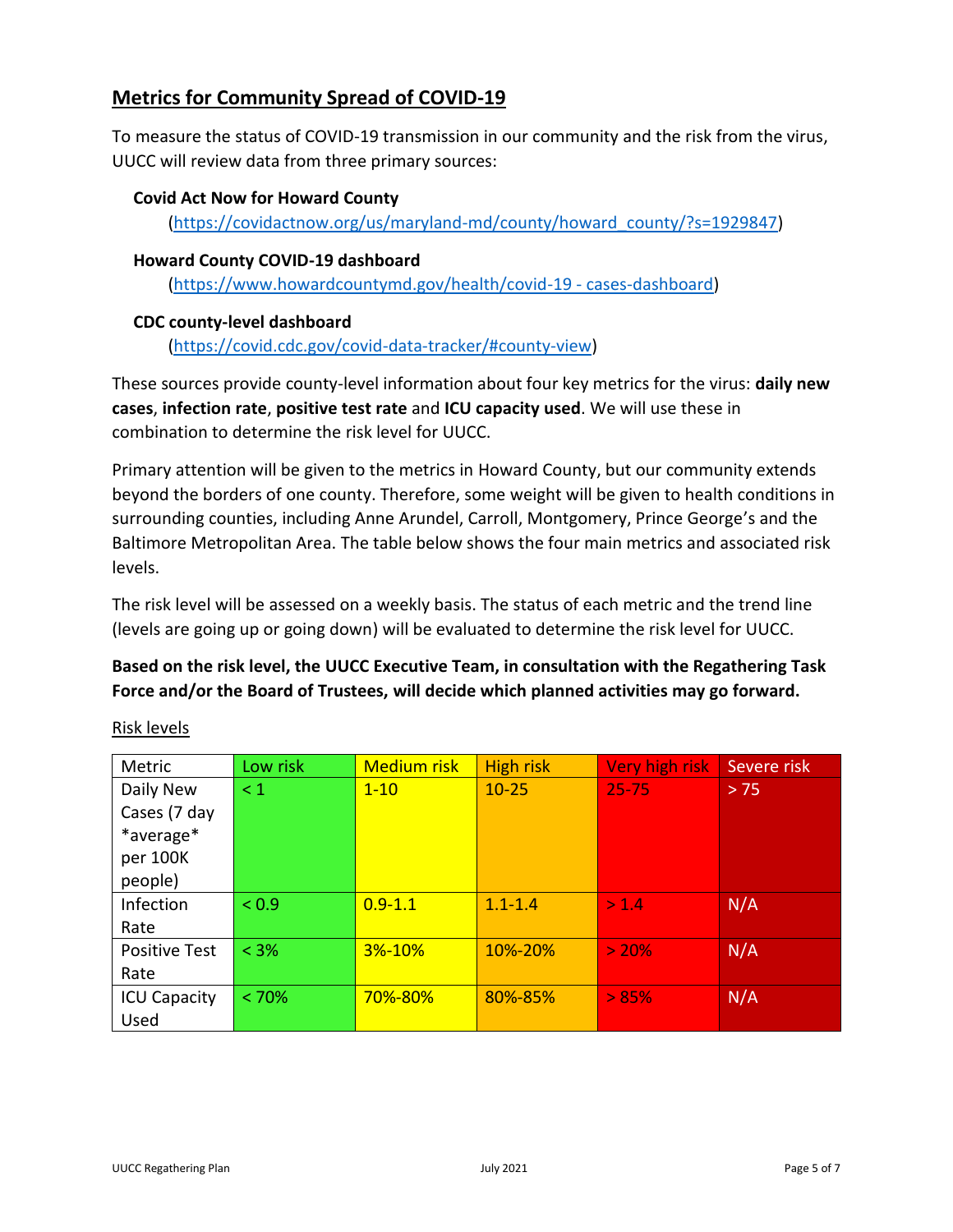#### **How to use the metrics:**

- If indicators suggest different risk phases, we will act according to the higher risk level. For example, if daily new cases, infection rate and ICU capacity are all at low risk level, but the positive test rate is medium risk, we will consider UUCC at medium risk level.
- When moving from a higher to a lower risk level, it is recommended that we be in the lower level for 21 days before implementing changes—i.e., before adding more inperson activities or allowing relaxation of mitigation measures (masks, distancing).
- Because some risk levels cover broad ranges, attention will be given to trend lines. For example, for medium risk the range is 1 to 10 new cases per day. If the risk is still within that range, but trending up, that may warrant a return to less risky activities/more mitigation strategies.

## **Broad guidelines based on risk level:**

### **Very High and above**

- All staff must work remotely
- No in-person events of any kind

#### **High**

- Staff works remotely
- A single staff person may be in the office
- No in-person events of any kind

#### **Medium**

- Some staff may work at the office
- Outdoor events may be supported
- No indoor events allowed
- No large events (even outdoors)

#### **Low**

- Outdoor events supported
- Indoor events supported on a gradual roll-out basis